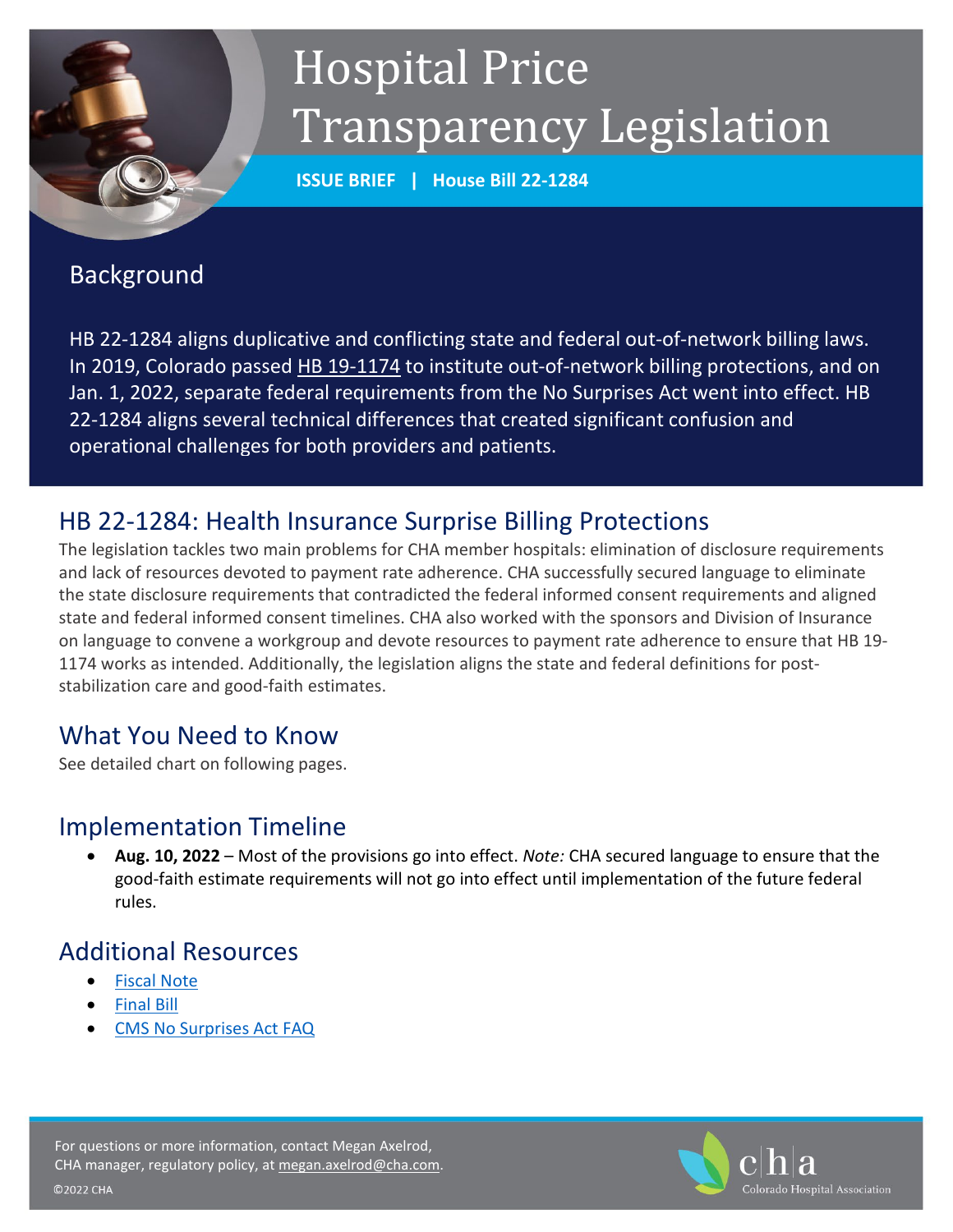# HB 22-1284: Health Insurance Surprise Billing Protections – *continued*

#### What You Need to Know

The chart below outlines the five relevant places where HB 22-1284 aligns state and federal law:

| <b>Area of</b>  | <b>Conflicting State and Federal Laws Prior to</b>        | Future State with HB 22-1284 in Effect                                                 |
|-----------------|-----------------------------------------------------------|----------------------------------------------------------------------------------------|
| <b>Conflict</b> | HB 22-1284                                                |                                                                                        |
| Disclosure      | State-Regulated Plans: Prior to enactment of HB 22-       | HB 22-1284 eliminates the disclosure requirement                                       |
| vs. Informed    | 1284, facilities must provide patients a disclosure       | and applies the informed consent requirement to                                        |
| Consent         | about the potential effects of receiving services from    | state-regulated plans. Moving forward, the standard                                    |
|                 | an out-of-network facility or an out-of-network           | will be providing the informed consent document 72                                     |
|                 | provider who proves services at an in-network facility,   | hours prior to the patient receiving a previously                                      |
|                 | which patients or their designated representative         | scheduled service or three hours before a patient                                      |
|                 | must sign prior to the start of the services.             | receives a non-scheduled service. Note: patients can                                   |
|                 |                                                           | only choose to elect to receive out-of-network care                                    |
|                 | Federally Regulated Plans: Facilities must provide        | from an out-of-network facility furnishing post-                                       |
|                 | written notice for patients to explicitly consent to that | stabilization care or an out-of-network provider                                       |
|                 | includes detailed information designed to ensure that     | furnishing previously scheduled services at in-                                        |
|                 | individuals knowingly accept out-of-network rates for     | network facilities.                                                                    |
|                 | care received from an out-of-network provider.            |                                                                                        |
|                 | Providers must send informed consent for scheduled        | HB 22-1284 incentivizes out-of-network providers                                       |
|                 | out-of-network services 72 hours prior to receiving the   | providing care at in-network facilities to inform                                      |
|                 | service; and three hours before receiving the service if  | patients 10 days in advance of their previously                                        |
|                 | it is scheduled on the same day.                          | scheduled service. If this notice does not occur,                                      |
|                 |                                                           | patients can choose to move forward with their                                         |
|                 |                                                           | procedure performed by the out-of-network provider                                     |
|                 |                                                           | who will be paid the in-network rate.                                                  |
| Ancillary       | Both state and federal law prohibit balance billing for   | HB 22-1284 aligns the definition of ancillary services                                 |
| Services        | ancillary services associated with emergency medicine.    | with federal law and prohibits balance billing for:                                    |
|                 |                                                           |                                                                                        |
|                 | State-Regulated Plans: Prior to HB 22-1284, no            | Items and services related to emergency<br>$\bullet$                                   |
|                 | definition.                                               | medicine, anesthesiology, pathology,                                                   |
|                 |                                                           | radiology, and neonatology, provided by                                                |
|                 | Federally Regulated Plans: Detailed definition of what    | either a physician or non-physician                                                    |
|                 | services cannot be balance billed.                        | practitioner;                                                                          |
|                 |                                                           | Items and services provided by assistant<br>$\bullet$                                  |
|                 |                                                           | surgeons, hospitalists, and intensivists;                                              |
|                 |                                                           | Diagnostic services, including radiology and<br>$\bullet$<br>laboratory services; and, |
|                 |                                                           | Items and services provided by an out-of-network                                       |
|                 |                                                           | provider when there is no in-network provider who                                      |
|                 |                                                           | can provide the item or service at the in-network                                      |
|                 |                                                           | health care facility.                                                                  |

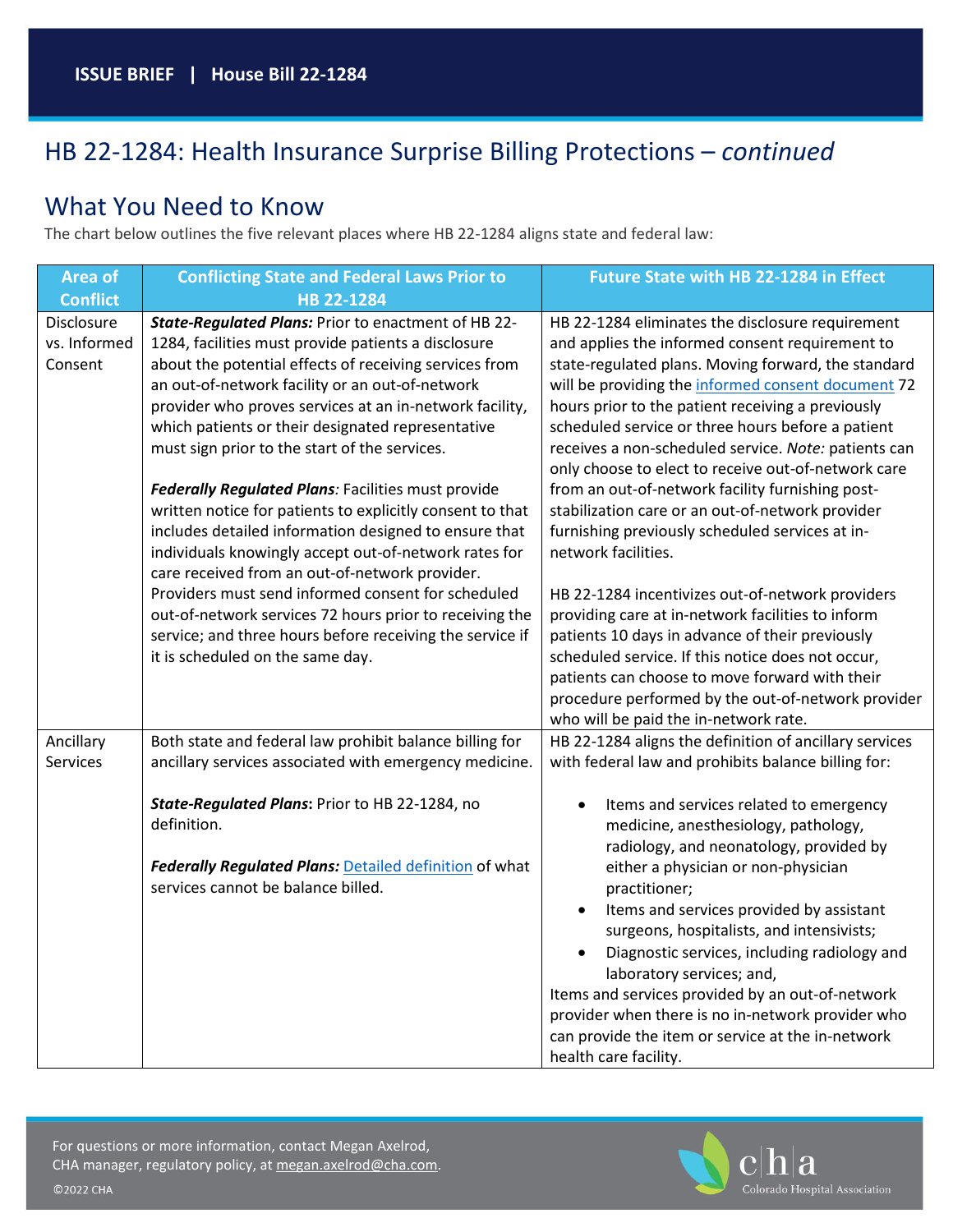# HB 22-1284: Health Insurance Surprise Billing Protections – *continued*

| <b>Area of</b><br><b>Conflict</b>                 | <b>Conflicting State and Federal Laws Prior to</b><br>HB 22-1284                                                                                                                                                                                                                                                                                                                                                                                                                                                                                                                       | Future State with HB 22-1284 in Effect                                                                                                                                                                                                                                                                                                                                                                                                                                                                                                                                                                                                                                                                                                                                                                                                                                                                                                                                                                                                                                                              |
|---------------------------------------------------|----------------------------------------------------------------------------------------------------------------------------------------------------------------------------------------------------------------------------------------------------------------------------------------------------------------------------------------------------------------------------------------------------------------------------------------------------------------------------------------------------------------------------------------------------------------------------------------|-----------------------------------------------------------------------------------------------------------------------------------------------------------------------------------------------------------------------------------------------------------------------------------------------------------------------------------------------------------------------------------------------------------------------------------------------------------------------------------------------------------------------------------------------------------------------------------------------------------------------------------------------------------------------------------------------------------------------------------------------------------------------------------------------------------------------------------------------------------------------------------------------------------------------------------------------------------------------------------------------------------------------------------------------------------------------------------------------------|
| Post-<br>Stabilization                            | Both state and federal law allow patients to opt-in to<br>out-of-network care after a patient is stabilized<br>following an emergency episode.<br>State-Regulated Plans: Prior to HB 22-1284, the<br>emergency event is considered to be complete (i.e.,<br>subject to balance billing) when a patient is stabilized<br>to the point that there would be no material<br>deterioration of the condition likely to result from, or<br>occur during, the transfer of an individual from a<br>facility.<br><b>Federally Regulated Plans: Detailed definition of</b><br>post-stabilization. | HB 22-1284 aligns the post-stabilization definition<br>for state and federal plans. Moving forward, a<br>patient is considered to be stabilized when a patient<br>can consent:<br>Without threat of immediacy or need for<br>$\bullet$<br>treatment;<br>Only if there are reasonable options<br>regarding post-stabilization services,<br>transport, or service provider or facility;<br>Voluntarily (free from influence, fraud, or<br>duress); and,<br>With adequate time for patients to make a<br>clear-minded decision.<br>The attending emergency physician or treating<br>provider must determine that the participant,<br>beneficiary, or enrollee is able to travel using<br>nonmedical transportation or nonemergency<br>medical transportation to an available participating<br>provider or facility located within a reasonable travel<br>distance, taking into consideration the individual's<br>medical condition.<br>Individuals must also be able to travel to an in-<br>network provider located within a reasonable travel<br>distance that accounts for their medical condition. |
| Good-Faith<br>Estimates<br>Continuous<br>Coverage | State-Regulated Plans: No requirement that<br>providers give patients a good-faith estimate.<br>Federally Regulated Plans: Currently, the good-faith<br>estimate requirement only applies to uninsured and<br>self-pay patients per CMS regulation. In the future,<br>under federal law, CMS will promulgate regulations<br>to require good-faith estimates for all patients.<br><b>State-Regulated Plans: Allows patients to continue</b><br>receiving care from a provider 60 days after a<br>participating provider is terminated by the plan                                       | Once CMS promulgates good-faith estimates for<br>insured patients, those requirements will apply to all<br>plans.<br>HB 22-1284 strengthened the state's protections for<br>patients to continue receiving care once the insurer<br>terminates a contract. Patients may now continue                                                                                                                                                                                                                                                                                                                                                                                                                                                                                                                                                                                                                                                                                                                                                                                                                |
|                                                   | without cause.<br>Federally Regulated Plans: Allows patients to<br>continue receiving care for up to 90 days after the<br>carrier notifies the patient that the contract with the<br>provider is terminated.<br>For questions or more information, contact Megan Axelrod,<br>CHA manager, regulatory policy, at megan.axelrod@cha.com.                                                                                                                                                                                                                                                 | receiving care for 90 days following a termination.                                                                                                                                                                                                                                                                                                                                                                                                                                                                                                                                                                                                                                                                                                                                                                                                                                                                                                                                                                                                                                                 |

Colorado Hospital Association

©2022 CHA